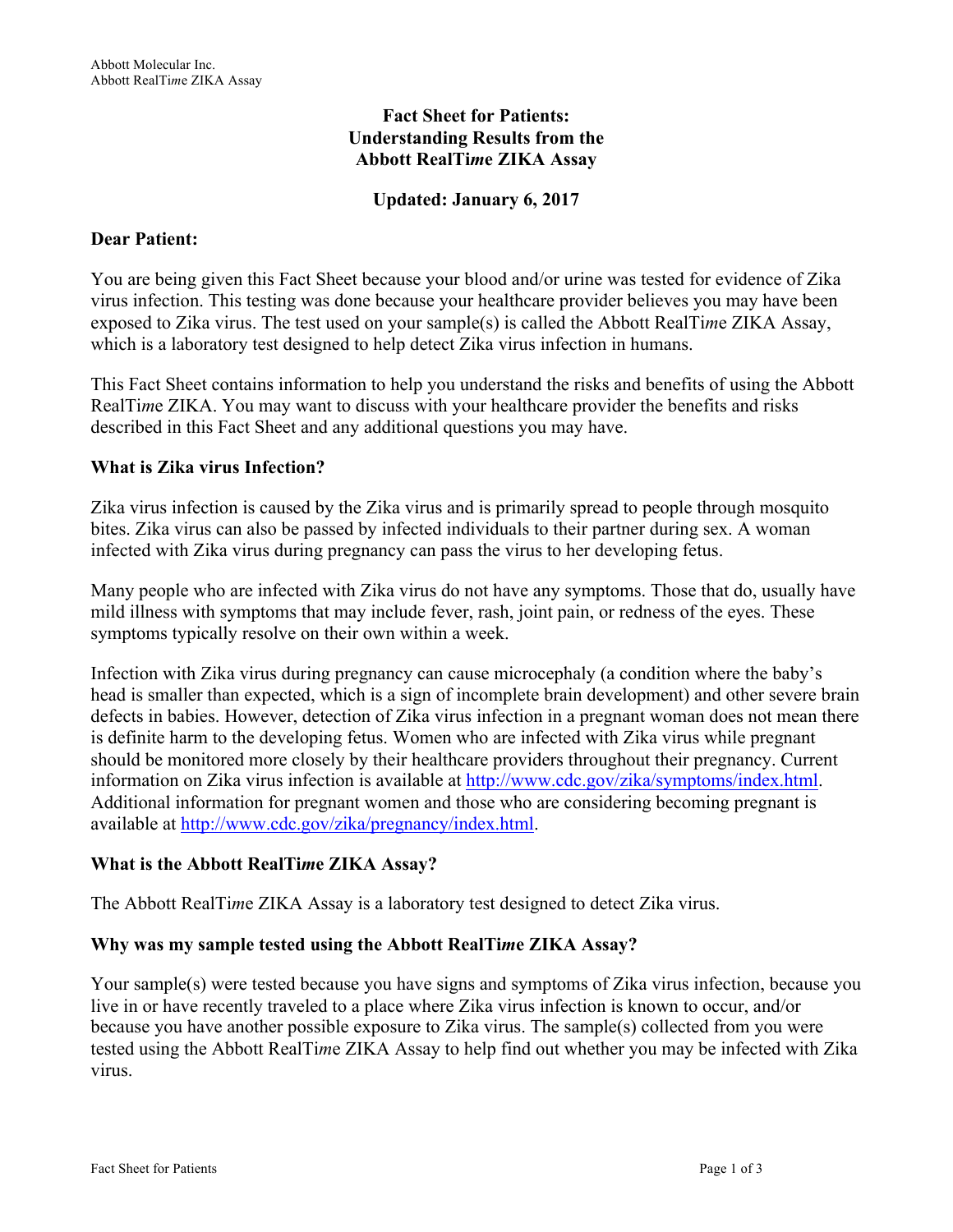### **What are the known and potential risks and benefits of the Abbott RealTi***m***e ZIKA Assay?**

Besides possible discomfort or other complications that can happen when your sample(s) are collected, there is a risk that the test result is incorrect (see below for more information). The benefit of having this test is that the results of this test can help inform your healthcare providers when making recommendations about your care and, if you are pregnant, the care of your developing fetus. The results of this test may help limit the spread of Zika virus in your community.

#### **If this test is positive for Zika virus, does it mean that I have Zika virus infection?**

If you have a positive test result, it is very likely that you have or have had a recent Zika virus infection. It is possible that you may have Zika virus detected and not have any symptoms. There is a very small chance that this test can give a positive result that is wrong; this is called a "false positive" result. If your result from this test is positive, your healthcare provider or health department will work with you to take care of yourself and, if you are pregnant, to monitor the health and development of your fetus.

If you have a pregnant partner and you are positive for Zika virus infection, you should use condoms and/or other barriers (e.g., dental dams) consistently and correctly during sex, or abstain from sex with your partner, for the duration of the pregnancy, to lessen the risk that you may pass Zika virus infection to your partner. If you have a positive test result for Zika virus and you are considering becoming pregnant or have a partner who might become pregnant, then you should discuss the risks with your healthcare provider.

Information about steps to take if you are diagnosed with Zika virus infection is available at http://www.cdc.gov/zika/symptoms/treatment.html.

### **If I am pregnant and my test is positive for Zika virus, does it mean that my child will have a birth defect?**

No, not necessarily. Although evidence shows that Zika virus infection during pregnancy is a cause of birth defects and other poor pregnancy outcomes, not all Zika virus infections result in these problems. At this time, we do not know how likely it is that a baby will have microcephaly or other problems if his/her mother is infected with Zika virus while she is pregnant.

A positive test result for Zika virus infection during pregnancy signals to your healthcare providers to watch your pregnancy more closely, meaning they might do more ultrasounds or other tests to check the growth and development of your fetus. More information for pregnant women who have tested positive for Zika virus infection is available at: http://www.cdc.gov/zika/pregnancy/protectyourself.html.

#### **If this test is negative for Zika virus, does it mean that I do not have a Zika virus infection?**

A negative test result means that virus was not found in your sample. For Zika virus, a negative test result for a sample collected while a person has symptoms usually means that Zika virus did not cause your recent illness.